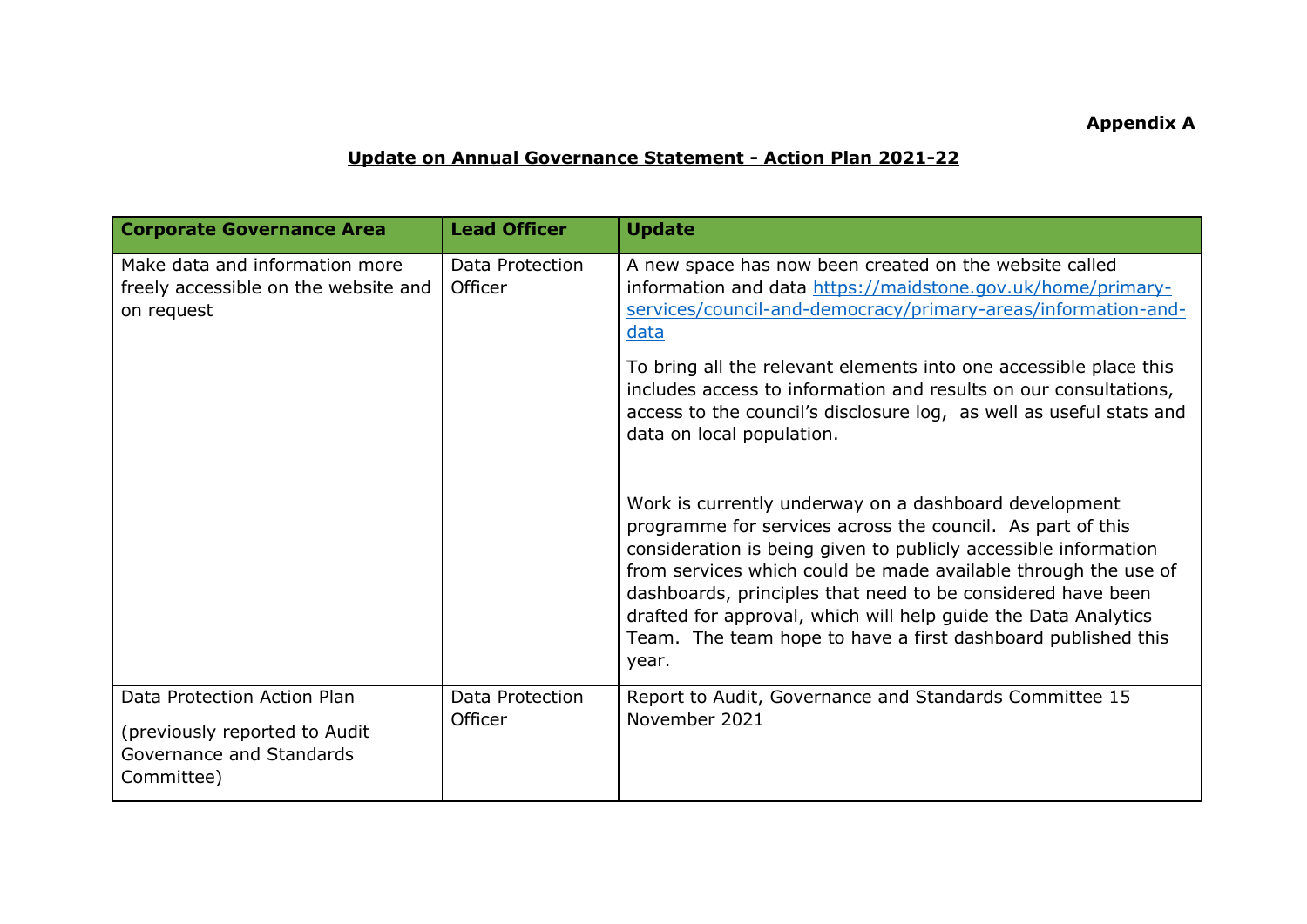| <b>Corporate Governance Area</b>                                                           | <b>Lead Officer</b>                                 | <b>Update</b>                                                                                                                                                                                                                                                                                                                                                                         |
|--------------------------------------------------------------------------------------------|-----------------------------------------------------|---------------------------------------------------------------------------------------------------------------------------------------------------------------------------------------------------------------------------------------------------------------------------------------------------------------------------------------------------------------------------------------|
| Raising awareness of the local code<br>of corporate governance and the<br>Nolan Principles | Head of Policy,<br>Communications<br>and Governance | The local code of corporate governance was shared with Wider<br>Leadership Team for development and insight in June 2021. An<br>update is planned at an all staff webinar in 2022 on the code and<br>what it means in practice. The Nolan principles for Councillors<br>will be addressed when the code of conduct is updated, this is<br>being progressed by the Monitoring Officer. |
| Actions to ensure compliance with                                                          | Director of                                         | Social Value - Work not yet started                                                                                                                                                                                                                                                                                                                                                   |
| the Financial Management Code:                                                             | Finance and<br><b>Business</b>                      |                                                                                                                                                                                                                                                                                                                                                                                       |
|                                                                                            | Improvement                                         | Commissioning Strategy - Review to take place later this year                                                                                                                                                                                                                                                                                                                         |
| • Develop and embed a policy on<br>Social Value                                            |                                                     |                                                                                                                                                                                                                                                                                                                                                                                       |
| • Review and update the<br><b>Commissioning Strategy</b>                                   |                                                     | Member workshops on budget - Briefing held for all members<br>26/10/21; regular meetings with Committee Chairs and Vice-                                                                                                                                                                                                                                                              |
| . Hold Member workshops to<br>inform the development of the<br>2022/23 budget              |                                                     | Chairs to develop budget proposals                                                                                                                                                                                                                                                                                                                                                    |
| • Review approach to investment<br>appraisal for conformance with                          |                                                     | Investment Appraisal - approach being refined as part of Capital                                                                                                                                                                                                                                                                                                                      |
| 'Principles in Project and<br>Investment Appraisal'                                        |                                                     | Strategy update                                                                                                                                                                                                                                                                                                                                                                       |
| • Assess the usefulness of budget<br>monitoring reports to the                             |                                                     |                                                                                                                                                                                                                                                                                                                                                                                       |
| leadership team in supporting                                                              |                                                     | Budget monitoring reports - Under review with a view to<br>updating format for 22/23                                                                                                                                                                                                                                                                                                  |
| strategic decision making and<br>identify scope for improving                              |                                                     |                                                                                                                                                                                                                                                                                                                                                                                       |
| these as appropriate.<br>• Refresh the 2021/22 Capital                                     |                                                     | Updated Capital Strategy due to be considered by Members                                                                                                                                                                                                                                                                                                                              |
| Strategy                                                                                   |                                                     | January 2022                                                                                                                                                                                                                                                                                                                                                                          |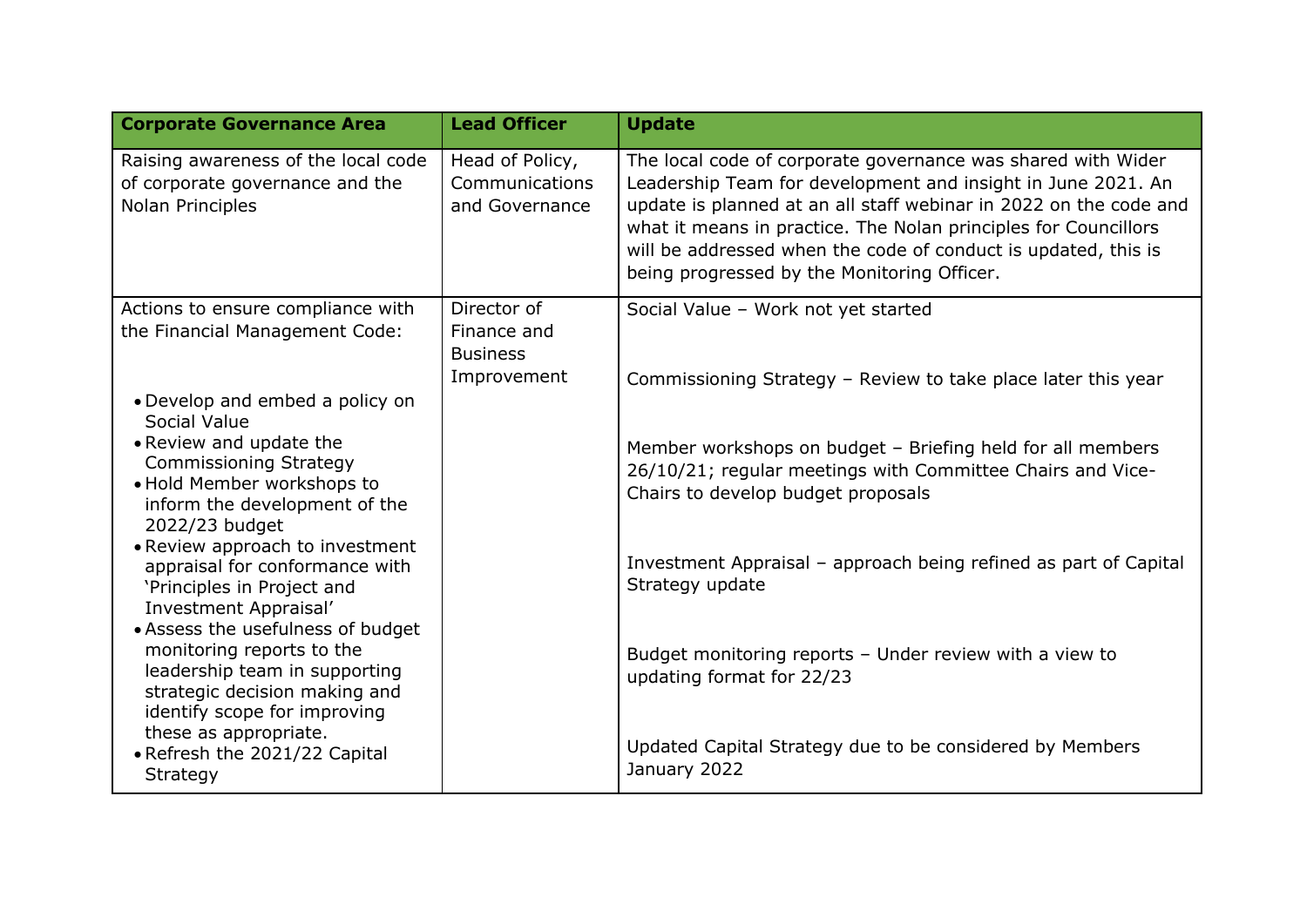| <b>Corporate Governance Area</b>                                                                                                                                                                                      | <b>Lead Officer</b>                                 | <b>Update</b>                                                                                                                                                                                                                                                                                                                                                                                                     |
|-----------------------------------------------------------------------------------------------------------------------------------------------------------------------------------------------------------------------|-----------------------------------------------------|-------------------------------------------------------------------------------------------------------------------------------------------------------------------------------------------------------------------------------------------------------------------------------------------------------------------------------------------------------------------------------------------------------------------|
|                                                                                                                                                                                                                       |                                                     |                                                                                                                                                                                                                                                                                                                                                                                                                   |
| Learning from governance failings<br>at other Local Authorities                                                                                                                                                       | <b>Chief Executive</b>                              | Monthly meetings held with governance lead and statutory<br>officers to review governance matters                                                                                                                                                                                                                                                                                                                 |
| Review of Church Road, Otham                                                                                                                                                                                          | Head of Policy,<br>Communications<br>and Governance | Report completed for submission to Democracy and General<br>Purposes Committee on 23 November 2021                                                                                                                                                                                                                                                                                                                |
| Change to Executive Model of<br>Governance                                                                                                                                                                            | Head of Policy,<br>Communications<br>and Governance | Model approved by Full Council and notice of change published.<br>The governance working group established by Democracy and<br>General Purposes is meeting on 15 November to commence work<br>on drafting the new constitution and an external legal advisor<br>has been appointed to support the Monitoring Officer in its<br>production.                                                                        |
|                                                                                                                                                                                                                       |                                                     | The work has been divided into sections and will progress<br>through the working group onto Democracy and General<br>Purposes Committee and then onto Council for approval in time<br>for the new arrangements commencing at the Annual General<br>Meeting in May 2021                                                                                                                                            |
| Promoting decision making on<br>Garden Communities ensuring<br>information is publicly available and<br>accessible and the role of the<br>council as developer versus the role<br>as the planning authority is clear. | Director of<br>Regeneration and<br>Place            | In respect of the public sector led Garden Community, there<br>remains a clear separation in place between the Council acting as<br>the Local Planning Authority and the Council acting as land<br>promotor in partnership with Homes England. This differentiation<br>is made clear in the various reports that go to the Strategic<br>Planning and Infrastructure Committee and P&R Committees<br>respectively. |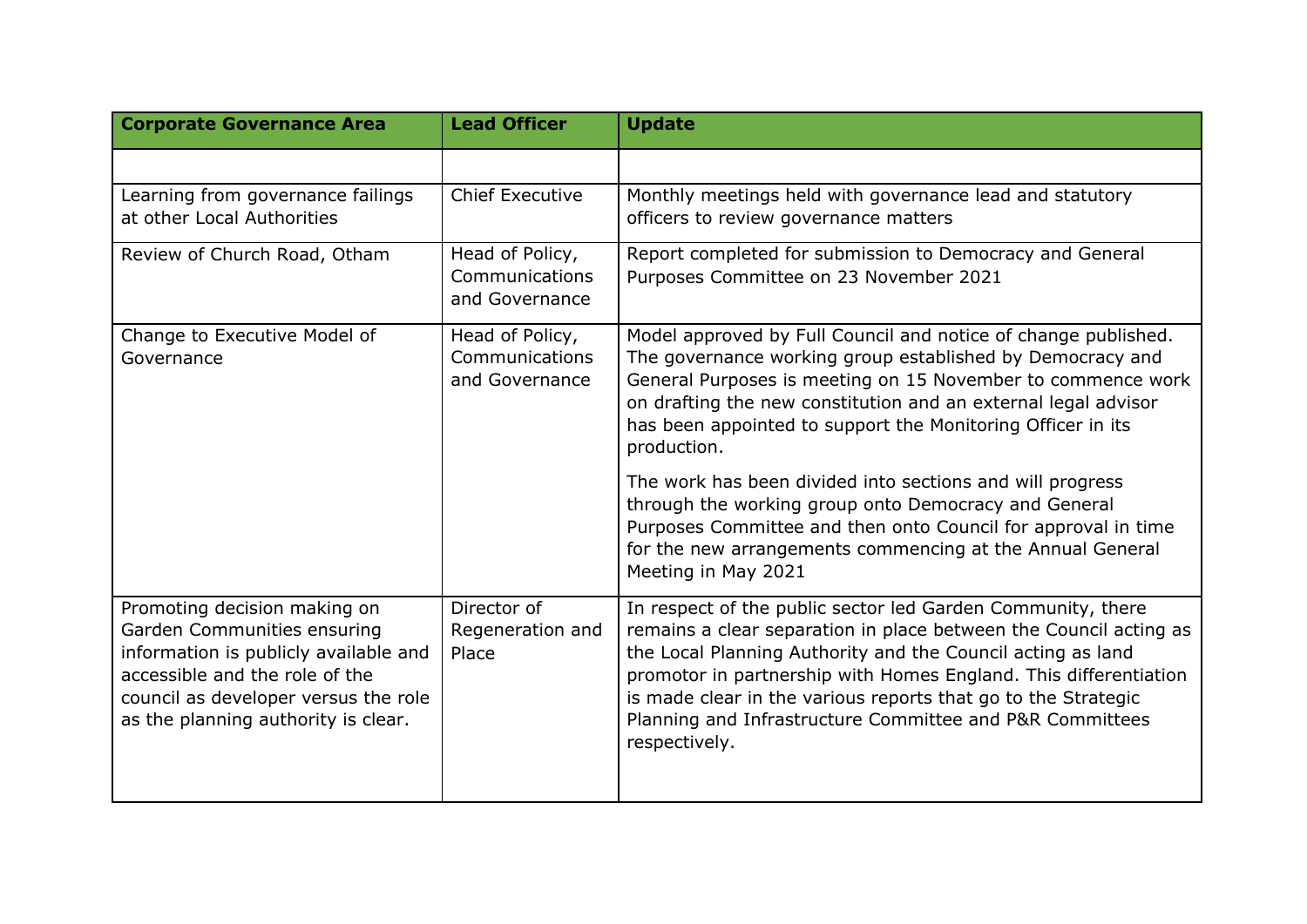| <b>Corporate Governance Area</b>                                                                                                     | <b>Lead Officer</b>                                          | <b>Update</b>                                                                                                                                                                                                                                                                                                                                                                                                                                                                                            |
|--------------------------------------------------------------------------------------------------------------------------------------|--------------------------------------------------------------|----------------------------------------------------------------------------------------------------------------------------------------------------------------------------------------------------------------------------------------------------------------------------------------------------------------------------------------------------------------------------------------------------------------------------------------------------------------------------------------------------------|
|                                                                                                                                      |                                                              | The Council and Homes England have appointed a<br>communications firm to assist with community engagement from<br>the land promotor perspective. Their work will include creating a<br>new digital engagement platform for the project, where<br>information with stakeholders can easily be shared.                                                                                                                                                                                                     |
| Corporate Risk: Contraction in retail<br>and leisure sectors, the Council will<br>be developing a Town Centre<br>Management Strategy | Director of<br>Regeneration and<br>Place                     | The principle of creating a town centre strategy has been<br>approved as part of the Council's Recovery and Renewal Action<br>Plan and so the funding is now in place for the work to<br>commence. Furthermore, budget growth has been proposed for<br>the next financial year for further economic development, arts &<br>culture and visitor economy type initiatives to kick start the<br>process of reimagining the town centre, to include a full calendar<br>of events to bolster visitor numbers. |
| Corporate Risk: Financial<br>Restrictions                                                                                            | Director of<br>Finance and<br><b>Business</b><br>Improvement | Under regular review. This is addressed as part of Risk Reports<br>to AGS Committee and in quarterly monitoring reports to Service<br>Committees. The Medium-Term Financial Strategy is being<br>updated to reflect both implications form Covid and longer-term<br>issues around slower economic growth. Furthermore, measures<br>are being identified to address future budget gaps                                                                                                                    |
| Corporate Risk: Environmental<br>Damage                                                                                              | Head of<br>Transformation<br>and Property                    | Actions from the Carbon Trust report are in the process of being<br>implemented and Policy & Resources Committee to provide<br>governance and oversight on delivery of BD&CC Strategy.                                                                                                                                                                                                                                                                                                                   |
| Corporate Risk: Major Unforeseen<br>Emergency                                                                                        | <b>Chief Executive</b>                                       | Work is ongoing to ensure the robustness of Disaster Recovery<br>and Business Continuity Arrangements.                                                                                                                                                                                                                                                                                                                                                                                                   |